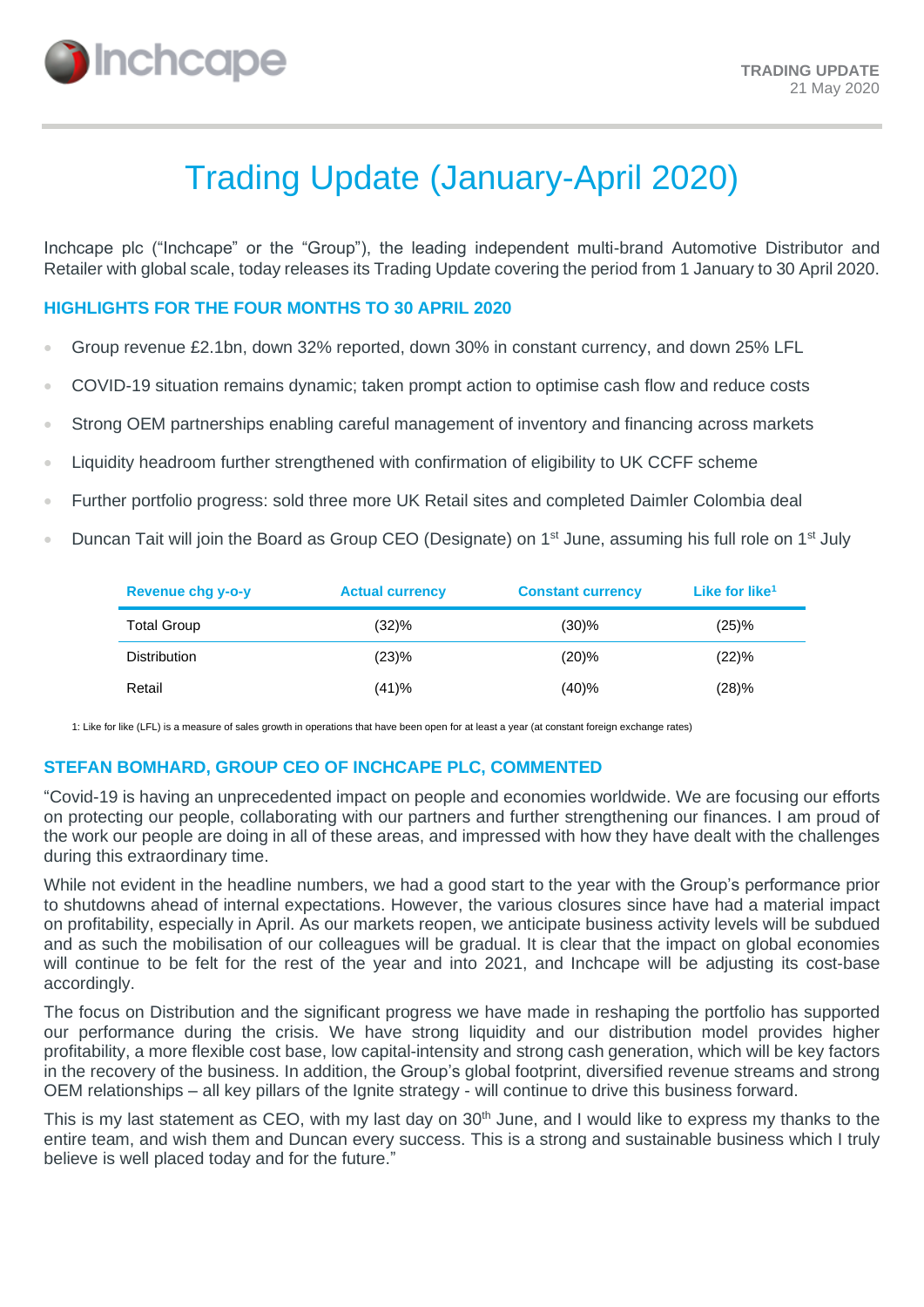# **COVID-19 BUSINESS UPDATE**

As of today, we are open in 25 markets (including Australia, Hong Kong and Ethiopia), and remain closed in eight markets (including UK, Singapore and Chile). Since our update on 7<sup>th</sup> April, while we have had no additional closures, trading has recommenced in several markets (including Belgium, Greece and Colombia).

Inchcape has taken prompt action to optimise cash flow, reduce costs and strengthen further our liquidity position in light of the current market environment. These actions include but were not limited to:

- Collaborating with OEMs to manage our inventory and extend payment terms across markets
- Board/ senior management taking a 20% reduction in fees/ salary during the second quarter
- Reducing discretionary costs (e.g. marketing, office, travel) and capital expenditure
- Successful in our application for the UK CCFF scheme
- Suspending our share buyback programme from  $20<sup>th</sup>$  March (£30m completed of the £150m)
- Cancelling our final dividend (£70m) on 7<sup>th</sup> April

Our group-wide performance to the end of February was ahead of internal expectations, highlighting the resilience of the Group that had seen an impact of Covid-19 in Asia. In March, our operations in a number of markets started to close. Those markets that have remained open (accounting for c30% of our 2019 sales) operated at a much-reduced level (roughly half of prior year) in April. Overall, Group revenues in April were down 76% LFL, mainly due to the disruption caused by Covid-19. The impact of closures on profitability will be pronounced, and result in a drop-through to operating profit of approximately 10% of lost revenues.

Following the onset of the virus, the Company moved quickly to adjust working practices, encouraging working from home where practical, implementing physical distancing and ensuring strict hygiene practices in the workplace. While the situation remains dynamic, as restrictions begin to ease it is expected that the ramp-up of business activity will be gradual. With the effects of Covid-19 likely to result in a prolonged economic impact, the Group is conducting a comprehensive review of its cost-base. We will share the progress of this at our interim results.

In this period, we have made good progress on inventory management following collaborative discussions with our OEM partners. The strong relationships enabled us to reduce previously committed orders and extend financing terms. We expect inventory levels to rise over the coming months, albeit to a lesser extent than we had originally anticipated. We are confident that the route to market that we offer for our partners will be as robust as ever.

Inchcape has a strong balance sheet, having ended 2019 in a net cash position, aided by strategic retail disposals. The Group has been confirmed as an eligible issuer under the UK Government's Covid Corporate Financing Facility (CCFF) and as of 21st May we have drawn down £100m. In addition to the flexibility provided by the CCFF, as of today, the Group has available cash of £245m and £420m of headroom in our RCF. Our net debt currently stands at £210m.

As we said on  $7<sup>th</sup>$  April, we have stress-tested the impact of various conservative scenarios - including a prolonged period of global shutdowns followed by materially reduced activity throughout the second half of 2020 - and remain comfortable that we have sufficient financial resources to navigate an extended period of disruption.

#### **OUTLOOK**

The Board announced on 20 March 2020 that it put on hold any forward guidance until such time that the overall impact of Covid-19 on the Company became clearer. While some markets have started to reopen, it is still too early to provide a forward-looking view of the Company's performance in 2020.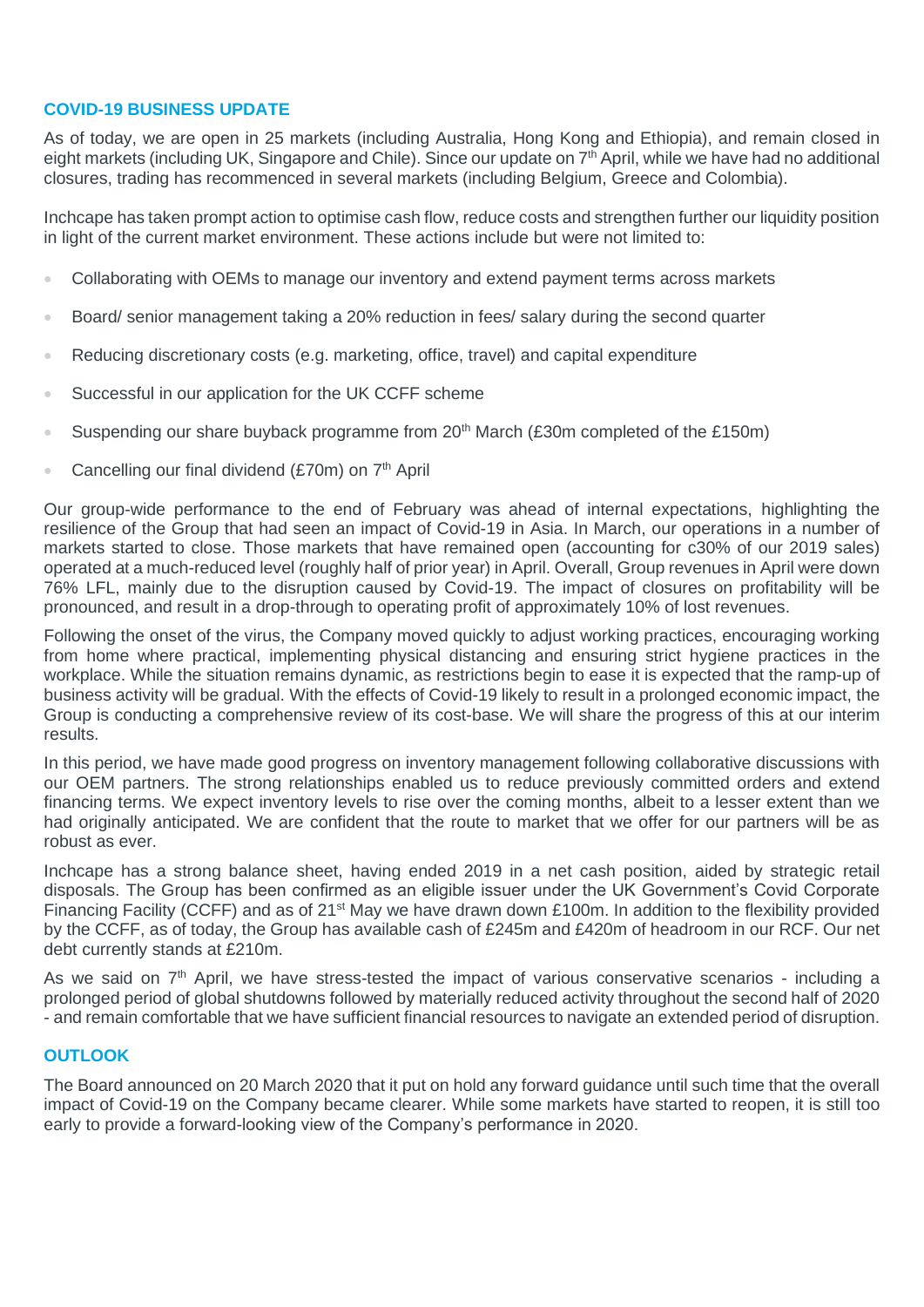# **CHANNEL REVIEW**

We present the results of our markets in line with our redefined regions: following the reclassification of Russia from 'Emerging Markets' to within 'UK & Europe', 'Emerging Markets' has been redefined as 'Americas & Africa'.

The commentary that follows covers the period from 1 January 2020 to 30 April 2020.

# **DISTRIBUTION REVENUE (22)% <sup>1</sup>**

# **ASIA**

- Hong Kong traded throughout the period, with passenger vehicles outperforming commercial vehicles
- Singapore traded in line with expectations in the first quarter, but was forced to close in early April

# **AUSTRALASIA**

• While our operations have remained open, Covid-19 impacted sales in April. Our Q1 trading was pleasing

### **EUROPE**

• Prior to the Covid-19 enforced closures, our revenue performance had been solid

# **AMERICAS & AFRICA**

- Performance in Q1 until lockdowns was above the prior year level
- The majority of our markets (bar Costa Rica and Ethiopia) closed in late March

# **UK & EUROPE**

- UK traded in line with our expectations until the forced closure on 23<sup>rd</sup> March, which caused us to miss out on the very important final week of March
- Both Russia and Poland experienced double-digit revenue growth in the first quarter, however, the closure of Russia in late March weighed on the performance for the reporting period

*Ends.*

# **RETAIL REVENUE (28)% <sup>1</sup>**